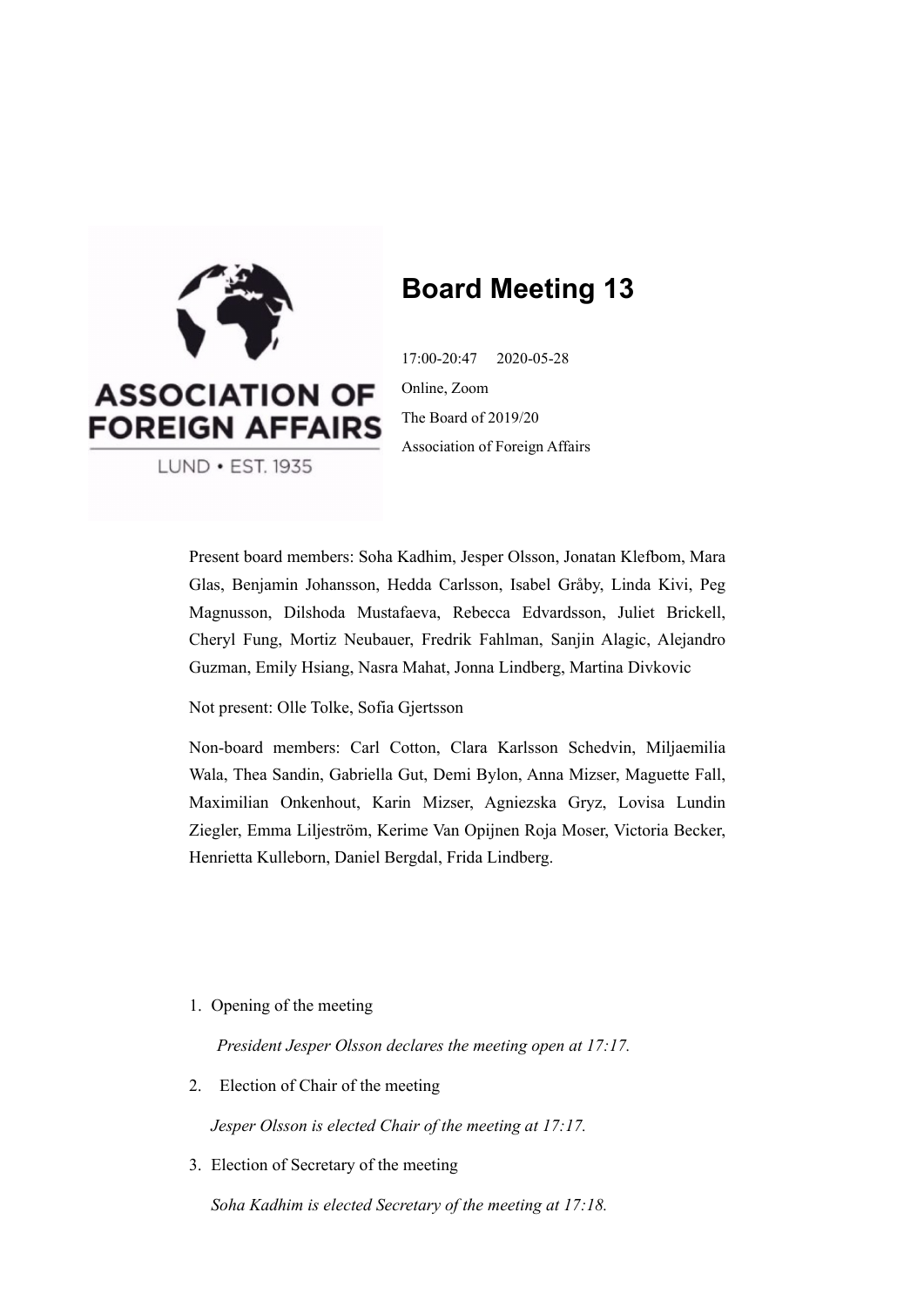#### 4.Election of Attesters of the meeting

*Juliet Brickell and Isabel Gråby are elected Vote Counters and Attesters of the meeting at 17:20.* 

5. Approval of the Agenda (Attachment 1)

*Juliet Brickell moves to add a new point 6 ''update investment group'' and adjust the points accordingly and to add a new point 11.1 ''Board Kick Out''*

*Proposal to approve the agenda with suggested amendments. Passed by acclamation at 17:21.* 

6. *Update Investment group* 

*Juliet Brickell informs the board that the investment group have ordered new storage furniture. The group will also buy a TV instead of a projector because it's easier to set up and saves more space. She lastly adds that they will invest in a yearly subscription for squarespaces* 

Jonatan Klefbom asks if the website subscription will be for both website, i.e. both upflund.se and theperspective.se.

Juliet Brickell answers that the subscription will be for the main website.

## 7. Presidium reporting

## 1. **Presidents**

- UFS Annual Electoral Meeting last weekend. New President, Johan Bergman from UF Uppsala. Christopher Andersson as Vice President, a former UPF Lund board member. Discussed UFS budget and took a decision on that.

- Urge to have hand-overs for those who haven't had them yet.

- Informs that current board shall give their keys to Soha, and to give Soha the number of the key.

- Reminds that they need the information from the committees for the Annual report with FBA. This should be sent in by Sunday.

## 2. **Secretary**

- Do not have any thing to report on.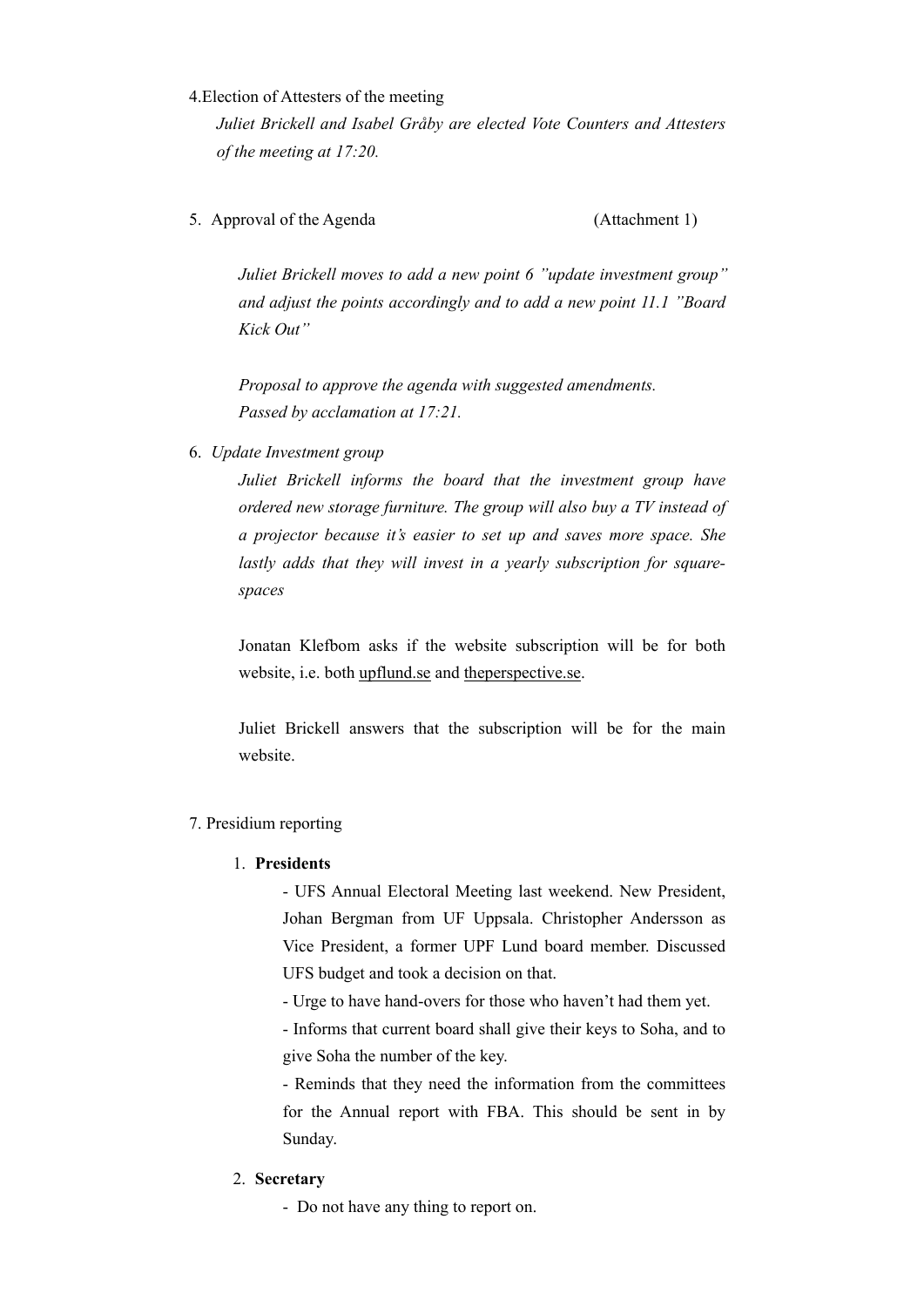Jonna Lindberg asks for clarification regarding key number that the presidents mentioned during their reporting

Secretary Soha Kadhim replies that the information regarding key number is only for those who will keep their keys next year as well.

## 3. **Treasurer**

- Working on the handover

- Wrapping up the year, reimbursement forms, invoices etc submit as soon as possible. Deadline as soon as possible, before the 31 st of May otherwise it'll be difficult to include them in this years book keeping

#### 4. **UFS-representative**

- Not present

#### 5. **Head of IT**

- Not present

8.Committee reporting

## 1. **Activity**

- Money for ball tickets have been refunded.
- Board medals are ordered and received confirmation email today.
- Committee kick out on Monday
- Last event will be a Netflix Party on Sunday 31st of may
- Instagram quiz at the end of next week.

#### 2. **Career**

- Seminar with Johan Von Schreeb, went very well. Was the last event of the year

- Planning a committee kick out.

- Will have a meeting with Junior Diplomat Initiative and other associations in Europe, if anyone is interested in joining the meeting, email Sakke (UFS President).

## 3. **Lecture**

- There are three events left.

- Share the events on your class groups and on social media. Have problem getting people to attend. Struggling with attendees but not content.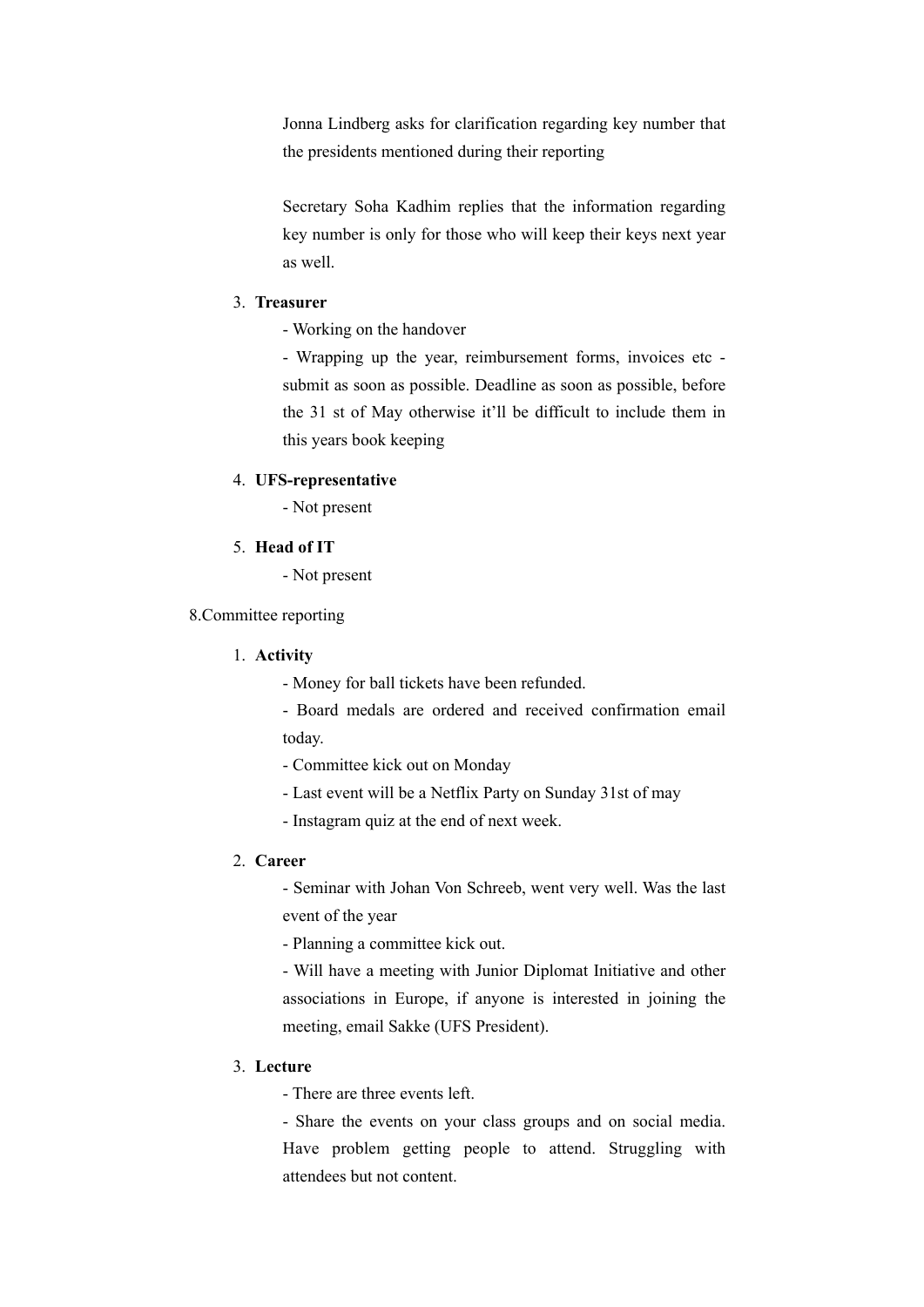#### 4. **Magazine**

- Done for the year so going on webzine right now.
- 5. **PR**

**-** ordered 500 pens for UPF. Idea is to have them handed out at fairs and to use at the office.

- Will do water bottles promotional photoshoot this week

- Ordered Board T-shirts

- Had a meeting with the chief recruiters, Jesper and Soha on how to promote UPF. Wants us to take photos of UPF merch and magazine.

- Map brochures for Lecture

#### 6. **Radio**

**-** Had their last liveshow last week. Was really fun. Not publishing this week.

- Working on a couple of podcasts with a couple of members. Will wait with publishing until next semester so that their successors have something to start with.

#### 7. **Travel**

**-** No new updates from the committee

#### 8. **Webzine**

- Don't have anything going on right now.

## 9. Motions

# **8.1 Approving New signatories to the firm (Separate Attachment 2)**

*Secretary Soha Kadhim presents the motion the Board and newly elected Board, and explains that this isn't usually done this way but as the motions explains. The current system won't let the signatories access the accounts until after the first board meeting which is usually held in Skanör, at the end of August. Easier to elect them earlier so that they, and especially the Treasurer can manage the accounts a lot sooner.* 

Benjamin Johansson asks if this is possible.

Secretary Soha Kadhim explains that she does not see it being a problem since it only requires people who have a mandate to decide to take this decision and that she is also used to it being done this way in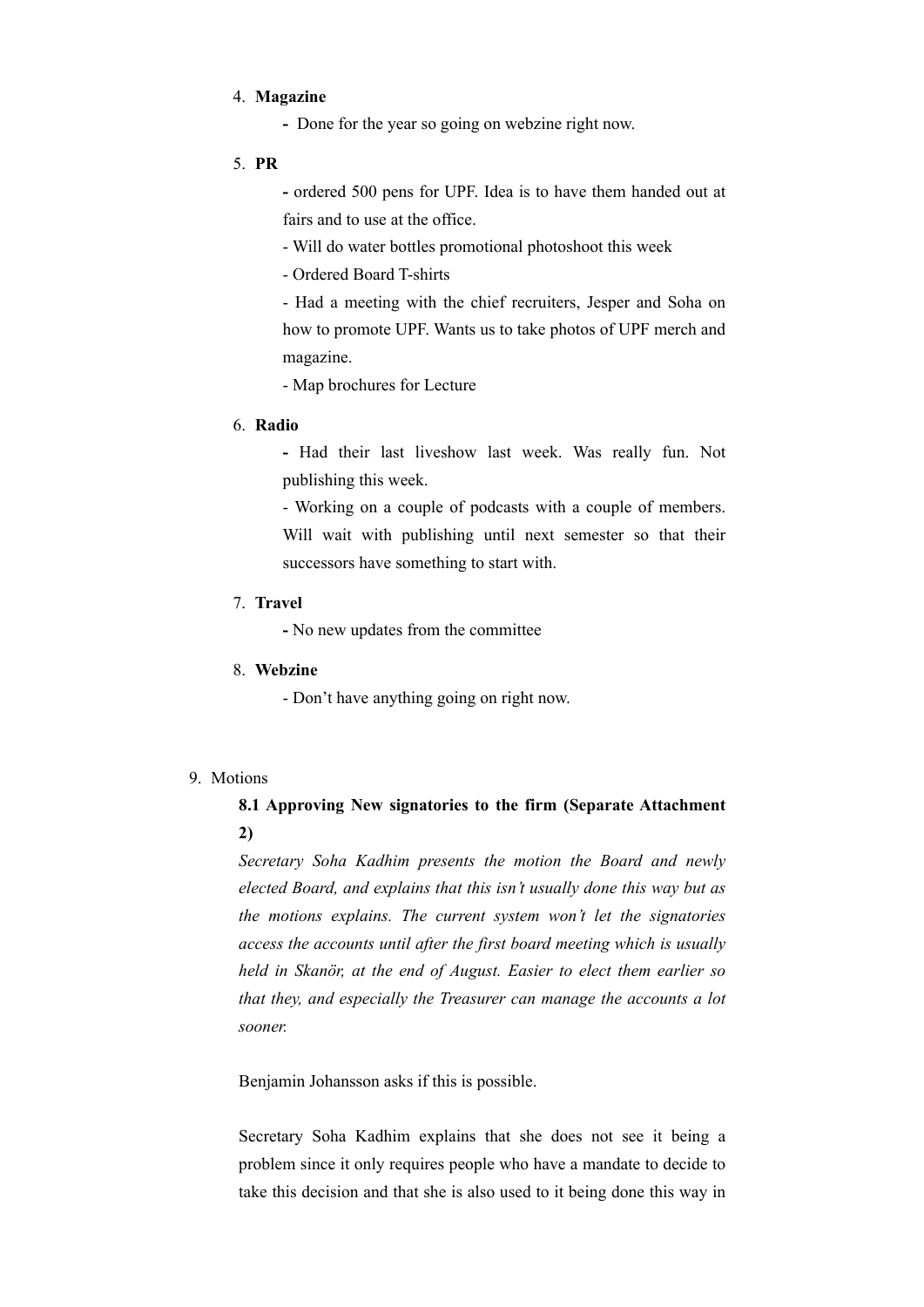other organizations.

Chair Jesper Olsson asks if the new Treasurer and President will be able to go to the bank during the summer.

Secretary Soha Kadhim replies that Lovisa and herself have discussed this prior and have set a date for when they will be able to go to the bank. This will be done early July.

*Proposal to accept the motion. Passed at 17:58.*

#### **8.2 New Economic Policy (Separate Attachment 3-5)**

*Benjamin Johansson presents the motion to the Board and the newly elected Board. Good to have general principals in print and this benefits us regarding transparency and accountability. Support for the treasurer and gives a* 

Secretary Soha Kadhim mentions that she thinks it's a good idea to have an Economic Policy, but thinks that the phrasings in the submitted version is quite hard to understand and emphasizes specifically on 1.1. She further asks why the amount is set 3000 SEK in the policy.

Benjamin Johansson answers that clarification is important and that this should be understood by all members and therefore opens up to anyone that can help clarifying the policy.

Jonatan Klefbom agrees with Benjamin and what has been said. It is good that we have an Economic Policy and that it could be important to try to define the words now, and that interpretation should be up to the presidents and also should be up to the presidents to decide on how to spend the budget post "other expenses". He lastly asks, regarding the policy itself, what one expense counts as. For example, if a head of radio buys a microphone one week for 2000 SEK and another microphone for 2000 SEK another week how would that be counted?

Benjamin Johansson answers that this is what the what the document should be for. Buying microphones for Radio committee could be considered a spending for their committee work and would therefore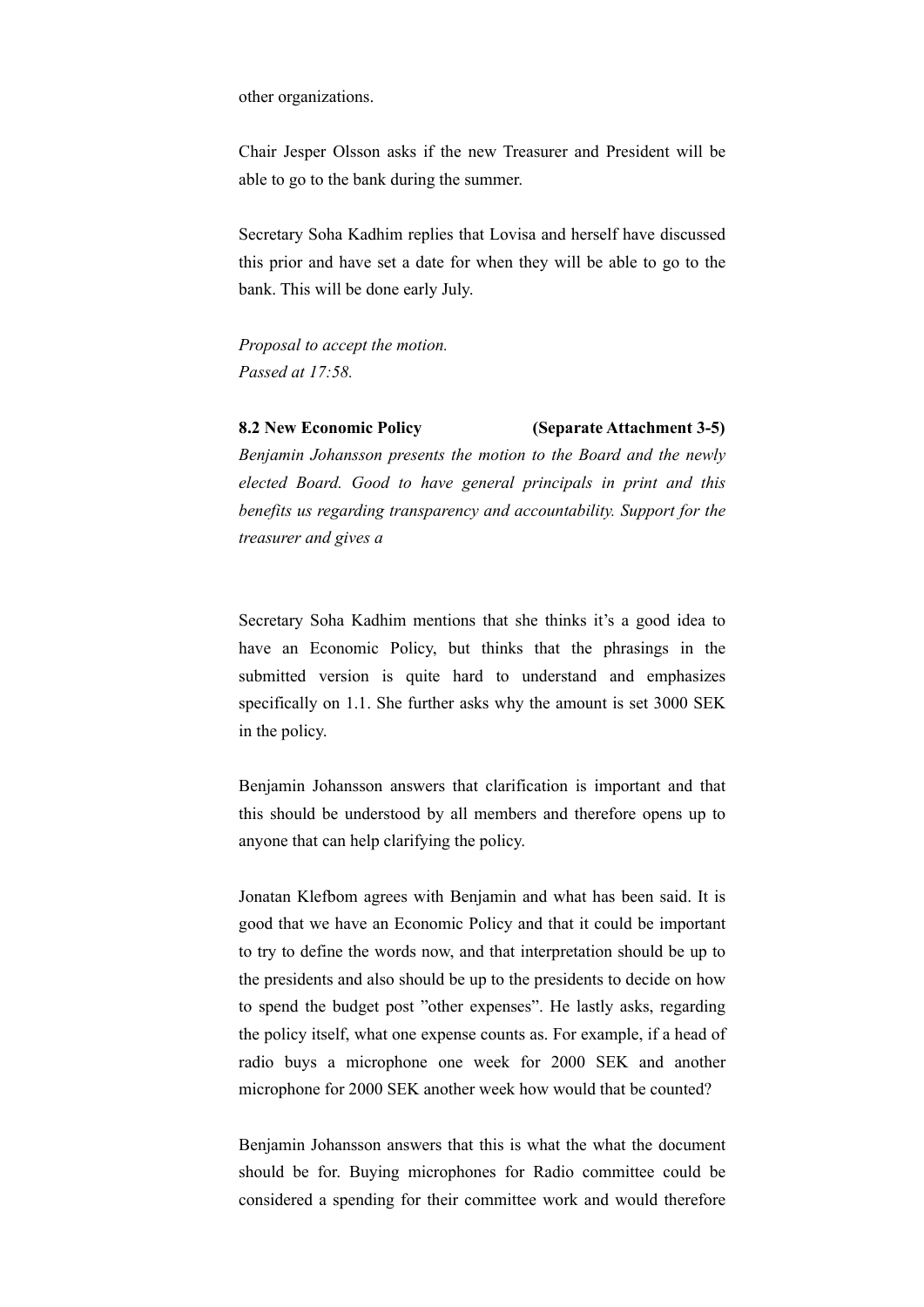not necessarily need a motion. The Economic Policy if for spendings that doesn't have a natural place.

Moritz Neubauer says that 1.1 and 1.4 are acting against each other and that it is really hard to understand what 1.1 is regulating and suggests to change the structure of the motion since it makes him confused. Better to have a two point policy with sub paragraphs.

Benjamin Johansson explains that 1.4 is about allocation a certain amount of money for a certain project. If that is done, then they are exempt from 1.1. He also adds that the last part of 1.4 should be specified to an aim or it would not make any sense to put it under it. Agrees that something could be done structure wise to make it clearer or more sure.

Sanjin Alagic mentions that he has two questions, how many expenses, committee expenses, are over 3000 SEK and when one would have to go into decision regarding a spending. He lastly adds that think that there should be some confidence in committee heads, and that someone decisions should be up to them without having to bring it up to board meetings.

Benjamin Johansson replies that he agrees and adds that having a certain routine is common in organizations.

Sanjin Alagic wanted to clarify that what he meant was that, if it affects the entire board, a motion should be made, and if its concerns a committee, then the committee should decide.

Benjamin Johansson replies that giving samples to clarify or to mention specific things you don't need motion for is not a good idea since policies and regulations should be kept general as possible and that there are too many specific things that can't be mentioned.

Secretary Soha Kadhim wanted first to clarify that a committee has no right taking decisions on what should be purchased to the association. That spendings and those who have the right to take decisions regarding spendings are either the heads of the committees, or the board. Not active members and committees. She also adds that there has been good discussions and sense that there is a consensus regarding the Economic Policy.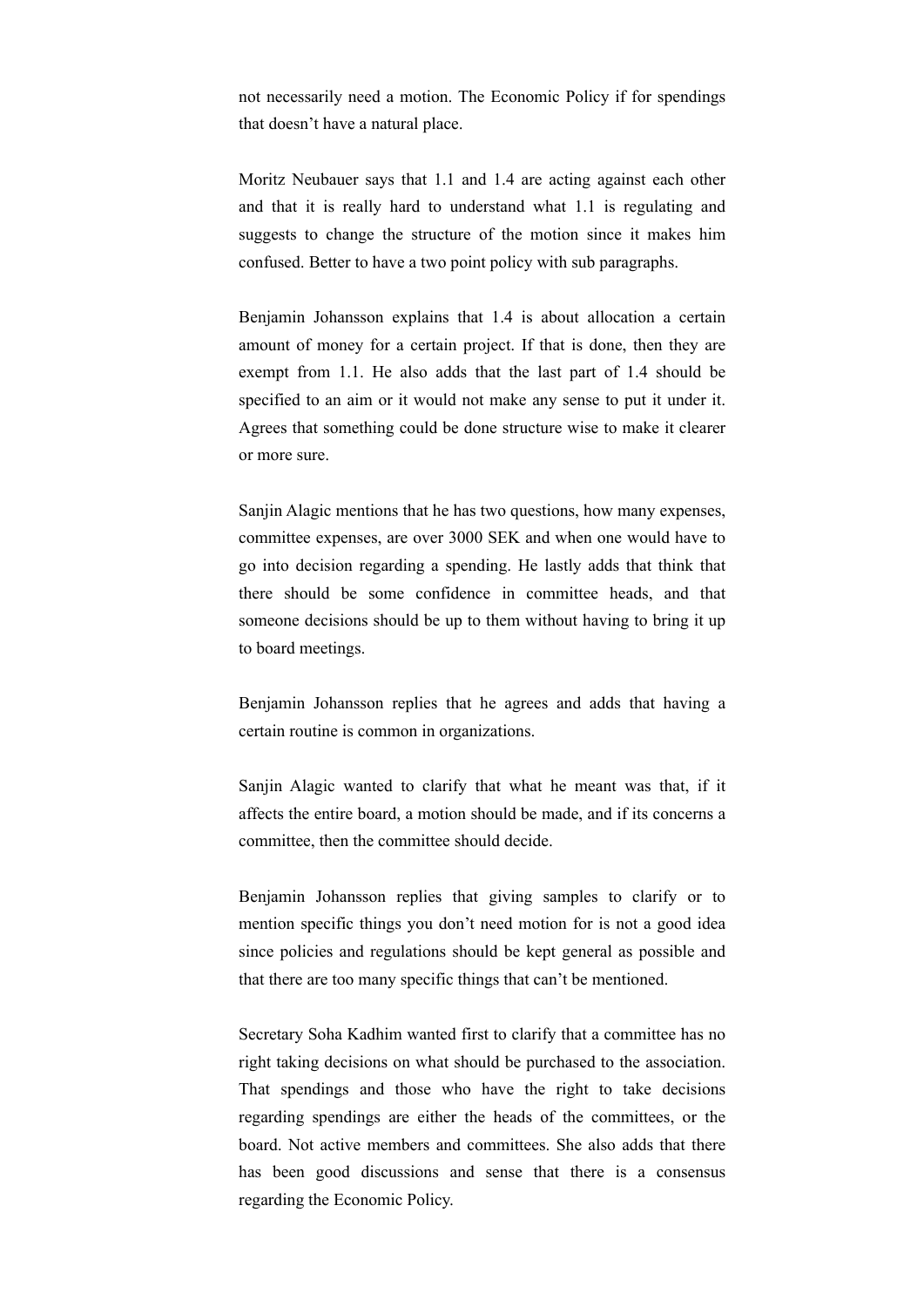*Secretary Soha Kadhim therefore suggests end of debate.* 

*Proposal to end the debate. Passed at 18:38.* 

*Proposal to take a 20 minute break to re-write the policy.* 

*(Meeting adjourned for a 20 minute break at 18:44) (Meeting resumed at 19:16)* 

*Benjamin Johansson withdraws the original Economic Policy.* 

*Rebecca Edvardsson presents the new suggested Economic Policy and goes through the main changes made to the policy and the structure (See Attachment 5).* 

*Proposal to accept the new suggested Economic Policy. Passed by acclamation at 19:24.* 

**8.3 Budget post for Election Committee (Separate Attachment 6)**  *Rebecca Edvardsson presents the motion to the board and newly elected Board. She also breaks down the budget and explains that the money are intended for hangout for the committee, fika money as well as a workshop together with LUPEF.* 

*Chair Jesper Olsson adds that since he and Rebecca wrote the motion, and will be the new Election Committee they are abstaining from voting due to bias.* 

Secretary Soha Kadhim mentions that she think it's good that a motion has been submitted and to create a conversation about this but that , in her opinion, nothing except for the hangout money would make sense to vote on right now. She further adds that she doesn't think it's fair to give the Election Committee a specific fika budget when the rest of the association shares a common budget and fika and that the fika being purchased should be used by the election committee as well and not give them some sort of special treatment. She further adds that no one in the association gets money for workshops, neither board or committees, and that we always go for free educations and that the same should go for Election Committee. If they first search for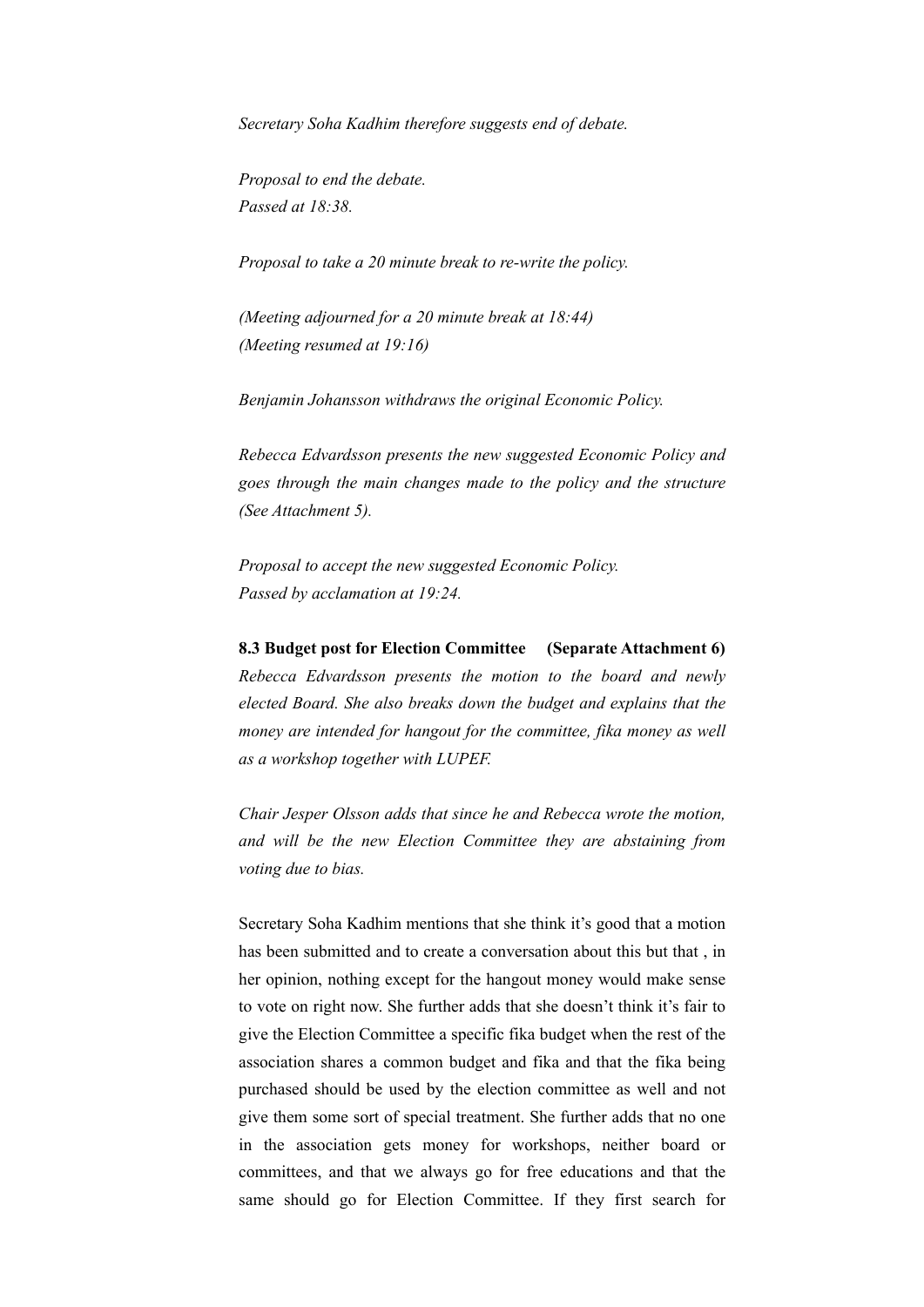someone to give a workshop and can't find free alternatives, then they can always submit a motion to the new board and ask for money. She lastly adds that this decision isn't something that the current board should be taking since this affects the next operational year and should therefore have been better to submit to the next board.

Benjamin Johansson mentions that election committee should have resources but have some questions related to what Soha mentioned, regarding the 4000 sek and whether it should come from our board as of the operational year of 19/20 or the new board to give that 4000 SEK.

Jesper Olsson clarifies that the intention is to have this operational year shove money to the next operational year earmarked for the Election Committee

Benjamin Johansson replies that this doesn't work in the way and that our board should not urge the next board on how to do the budget.

Peg Magnusson mentions since she has been in the election committee, that it would be good to have a workshop since it. However, regarding the fika, the people who ate the fika was the members of the election committee and therefore doesn't need a specific budget for that. But think it is a good idea to have a workshop for it and some money for hangout. She lastly adds that she agrees with Soha and that it could be good to find someone for free or not that expensive to start with.

Rebecca Edvardsson informs that the intention is to have the workshop for free but that this leaves room for someone who won't be from Lund, like Lectures, to pay for their travels to Lund. In terms of fika, she answers that they don't feel like the committee should use the fika that is for the committees since we already have difficulties buying enough fika. In terms of submitting the motion now, is so that they can begin with their work earlier and that the workshop could be done in the beginning of the semester, similar to skanör. Trying to combine something that is more of next years budget and more of a budget that could be worked with right now. But as said, unsure if they can do this and therefore they submitted the motion.

Jesper Olsson agrees with what was said and adds that this is something that the new board should have in mind when setting the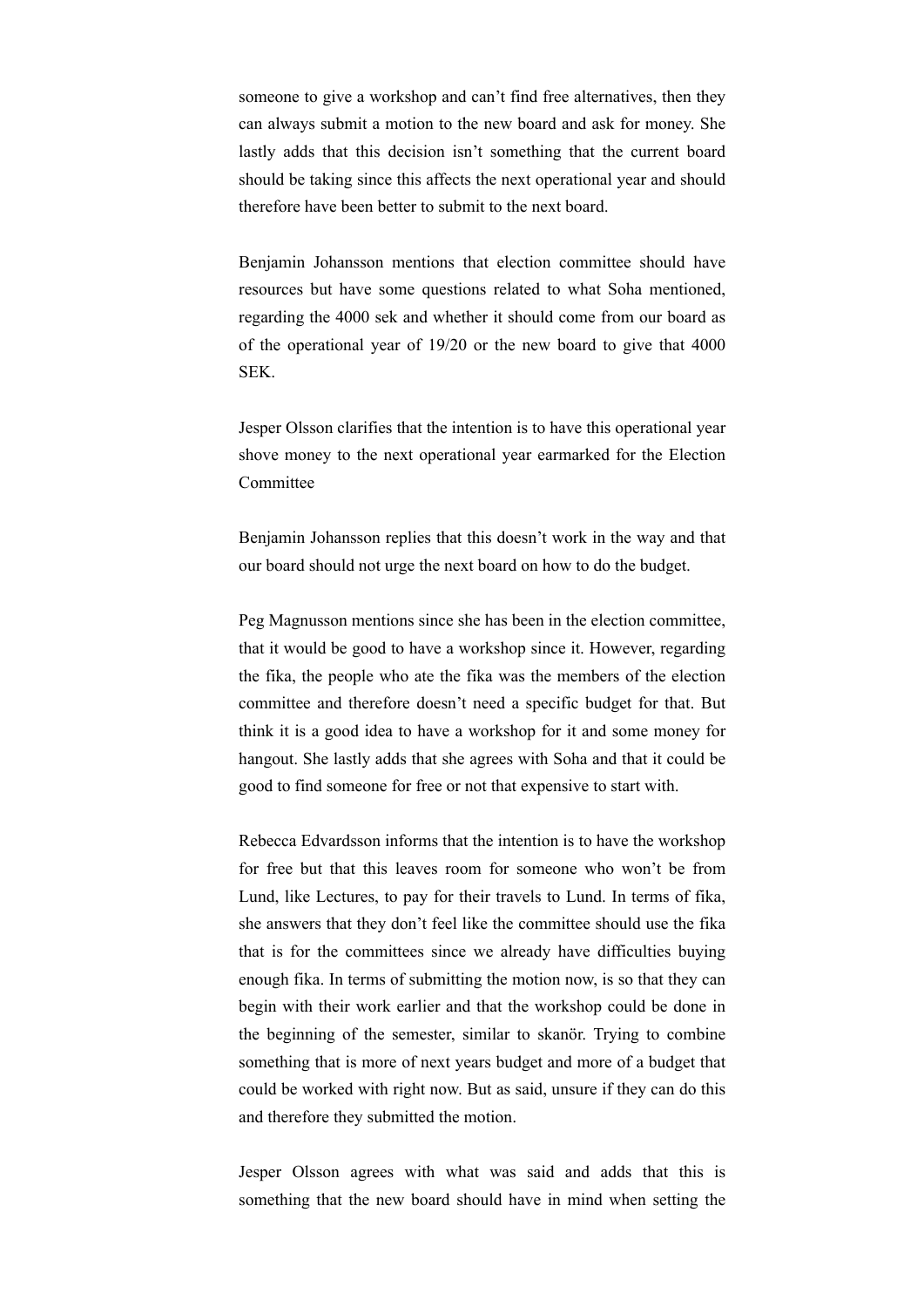new budget.

Juliet Brickell mentions don't understand why the election committee needs a hangout budget. She also asks for an explanation regarding workshops and what they mean with that.

Chair Jesper Olsson replies that in interview situations they will need to find personality traits, which is hard to do. In scripted ways, people can speak good things. So they feel that it is good to have a workshop in the sense of creating teams and a process that can be developed.

Secretary Soha Kadhim replies to Rebecca and says that even if the motion would pass today, they wouldn't be able to spend any money until the new budget is set, which will be done at the Annual Meeting in September. She also adds that they aren't a full committee yet and shouldn't rush to do workshops that would benefit the two elected one's until the third committee member is elected, which will also be done at the Annual Meeting in September. Regarding Juliet's comment on hangout budget, she doesn't agree and think that all organs and committees should get a small hangout budget to do something fun with. It's not just committees that does work for the associations but more now, especially since we are growing and giving hangout money is a way to show appreciation and make sure they don't just do UPF work.

*Chair Jesper Olsson pans that this motion won't pass so they therefore withdraw their motion and hope that the next board can have the election committee in consideration when setting the budget.* 

10.Discussion Point: How we recruit new members during the pandemic (Separate Attachment 7)

*Chair Jesper Olsson briefs the board about this point and informs the newly elected board that they are more than welcome to give ideas and inputs.* 

Kerime van Opijnen mentions that the international desk cooperation is good and that she found out about UPF through a scavenger hunt.

Secretary Soha Kadhim mentions that the presidium have had this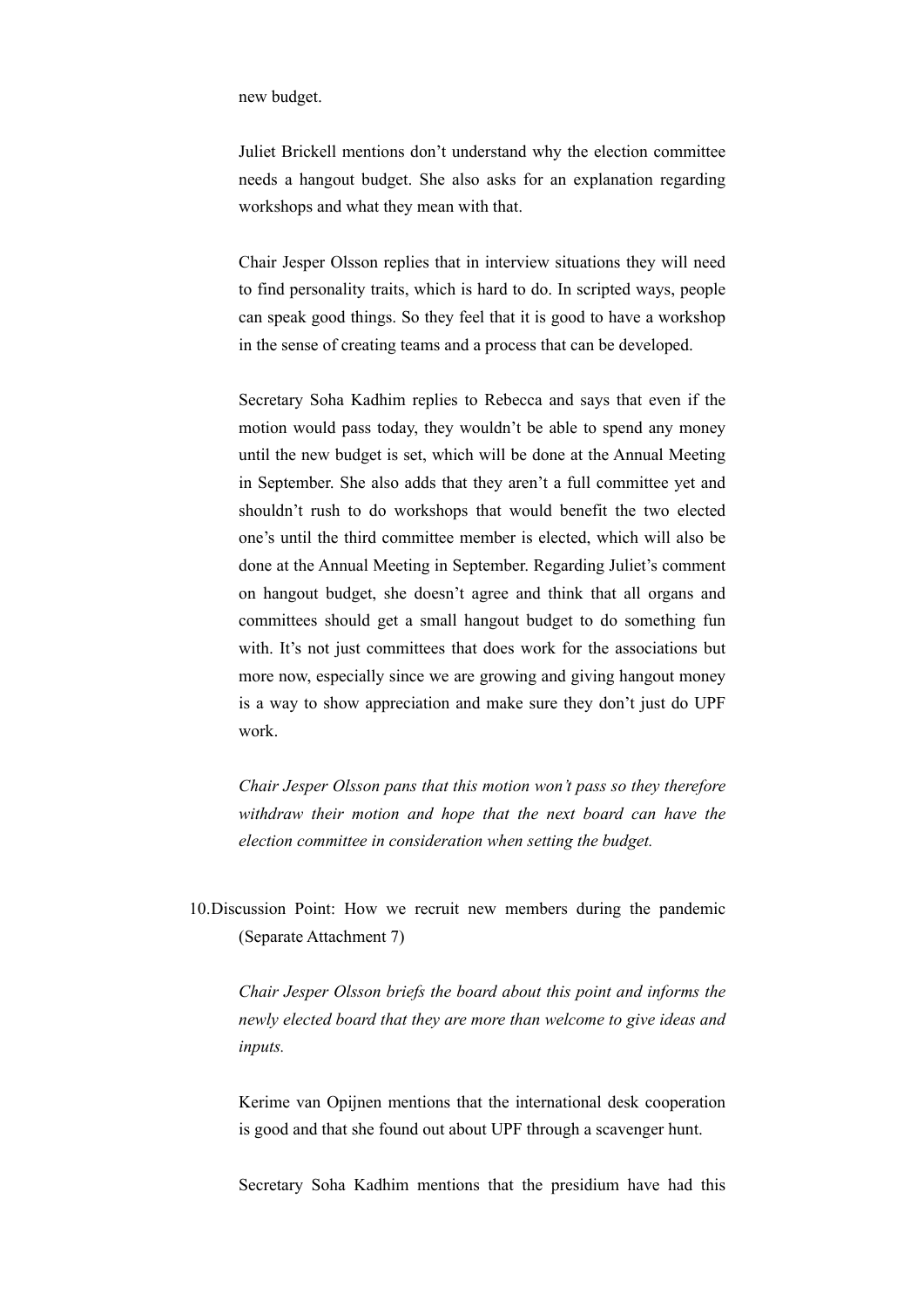discussion prior and that Sofia Gjertsson suggested a good idea which is to have free membership the first months or as long as COVID-19 is still a thing. She also adds that sending out a letters to the new students through faculties is a good way of reaching students before they arrive to Lund. That she found out about UPF through the Presidents' welcome letter that was submitted with the Welcome Letter to Lund that she received.

Benjamin Johansson agrees a lot with the membership fee being removed and adds that the membership fee isn't that important for our income and situation. That a low membership number can be a bigger problem than a no membership fee. We need to adapt and not only make the memberships free for new members but also for memberships that expires. This will keep the membership numbers up but won't lose any income from new members.

Alejandro Guzman thinks that Soha raised a point of recruiting new members. Might not retain the people we get but can be an extended web for the outreach, primarily for the media committees but perhaps for all committees as well.

(Meeting adjourned for a 5 minute break at 20:00) (Meeting resumed at 20:06)

11.Discussion point: diversity & inclusivity (Separate Attachment 7) *Chair Jesper Olsson briefs the board about this point and opens up for discussion.* 

Secretary Soha Kadhim thinks that a sort of Equality, Equal treatment and Discrimination Plan is a good start. This would help the Board, Heads and the Association to know how to handle certain situations. She also adds that she thinks that one could do theme weeks regarding the topics, better educate the board and make sure that the heads pass the information along to their committees. Discrimination should under no circumstances be allowed. She further adds that she thinks that one could make the Sexual Harassment Contact People (hereinafter: SHCP) more general that could cover all sorts of harassment and to better educate them on how to handle and work with these matters. That we as a legit association, isn't taking this as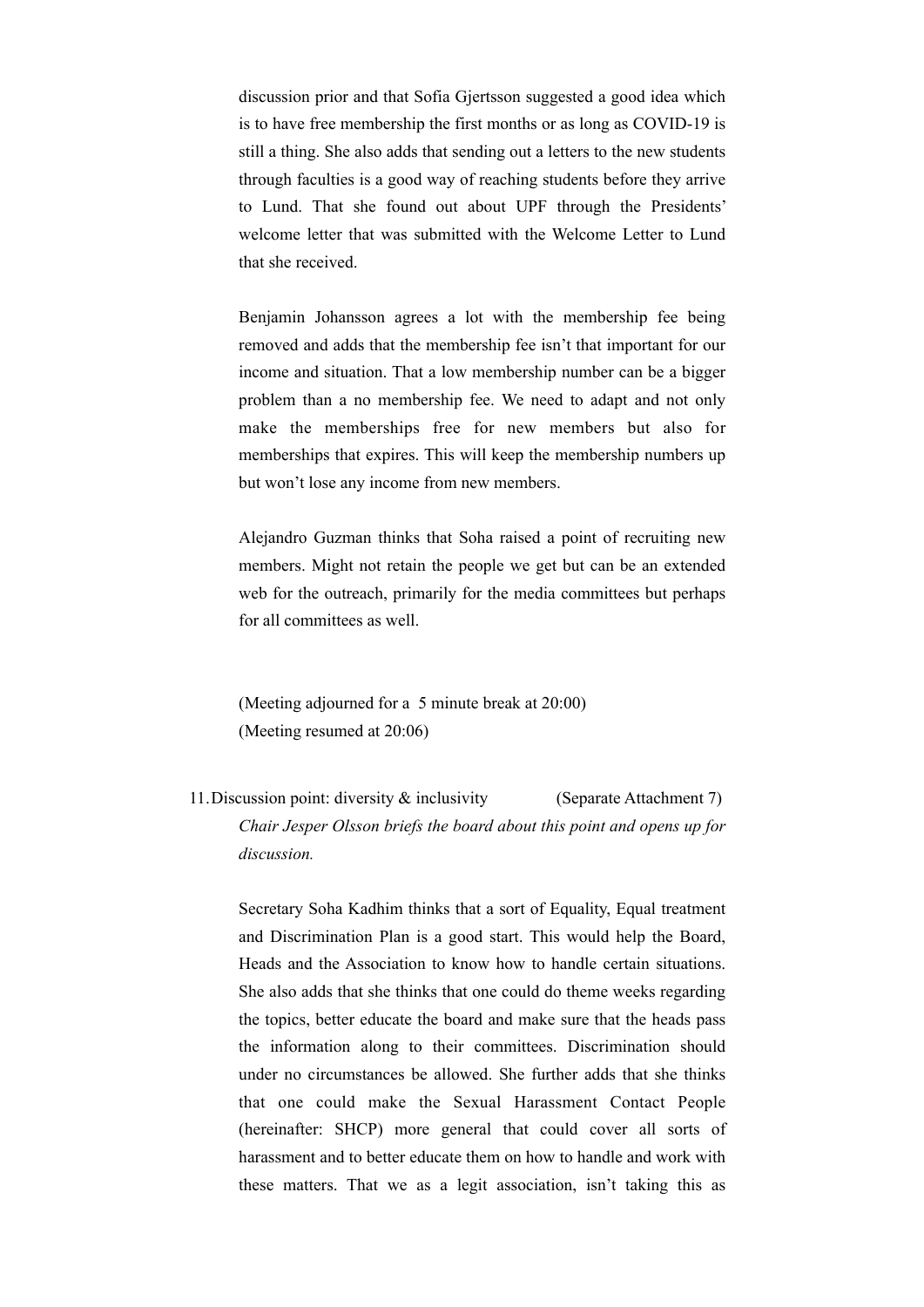seriously as it should be since we only elect the people and expect them to know how to work and what to do which is not right. Soha lastly adds that there should be some sort of warning system and that UPF shouldn't be afraid to exclude people who discriminate another member due any reasons, like the Sexual Harassment Policy, have exclusion as a last resort with the argumentation that the specific member doesn't share our firm beliefs in human rights, equality etc (which is stated in our By-laws).

Rebecca Edvardsson adds that including sexual harassment responsibility, and discrimination and harassment and give them a more and better foundation of what the position entails. Understandable that this is something we need to work on. Regarding point 4, the purpose of the association already includes the terms. Doesn't think it would be more difficult if we start naming different groups.

Hedda Carlsson does not think it should be connected to SHCP since discrimination is wide and therefore better to have someone more focused on making sure that people are safe. Regarding the situation describe, as Soha said, Hedda thinks that one should get a warning first and if it every happens again, then they are excluded from the association.

Kerime van Opijnen continues on what have been discussed and adds that in case of harassments, discuss with LU and let them know since there are ways for how these things should be handled and that this a student organization after all. More broadly, the person who is responsible, whether its the same as SCHP or someone else, get some sort of training and guidance. She lastly adds that the board should do a workshop together. To have some time for all of us on how to encourage inclusive language and how to look for signs in the committee. It should be upon all heads of committees to keep an eye our for these things.

Sanjin Alagic mentions that we should be going towards rebranding the contact persons to educators. We trying to spread values, get training and give committee heads and have them work preemptive. Need to work on the specifics, rebrand, and work preemptively.

Maximilian Onkenhout agrees with Sanjin and adds that he think that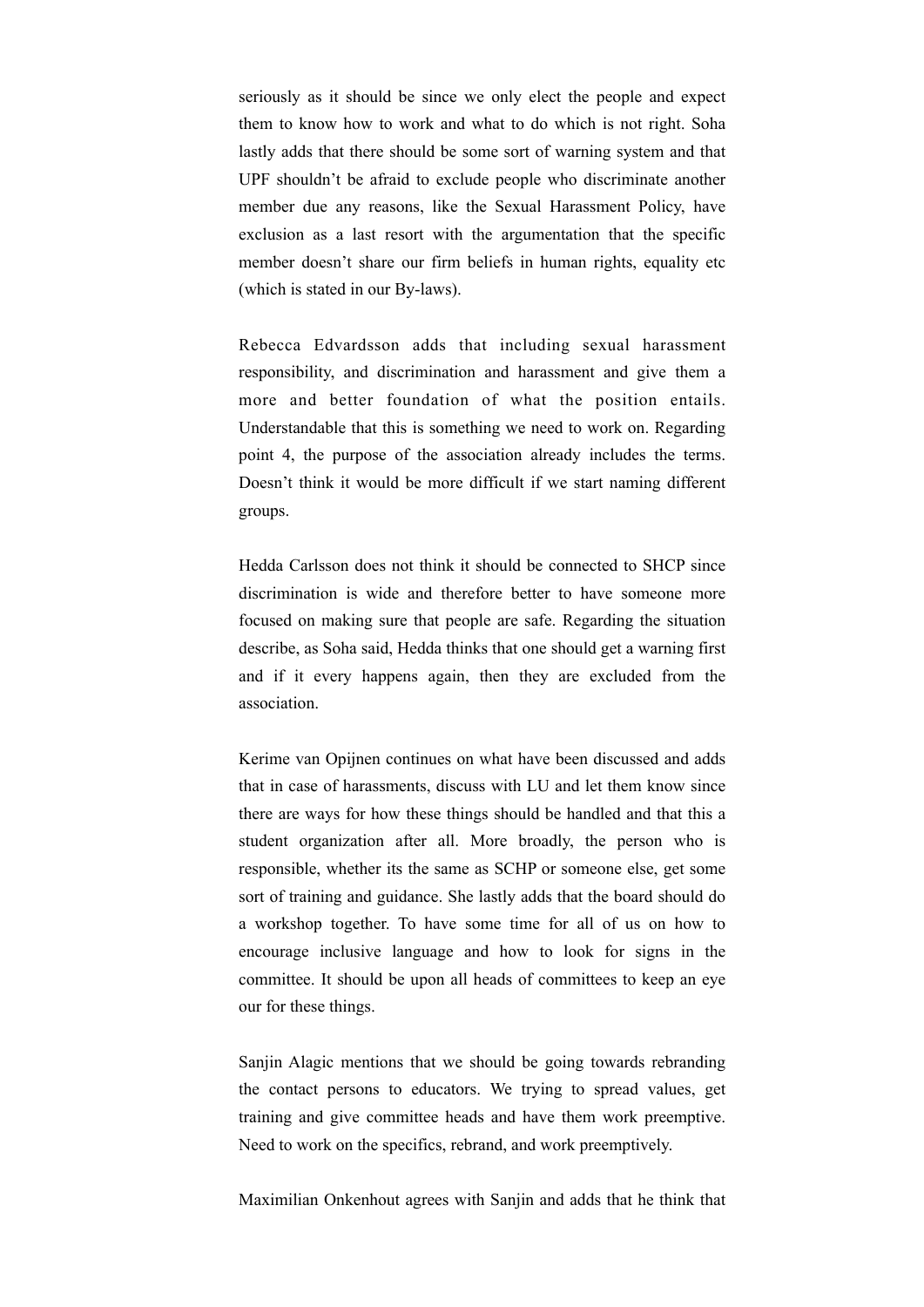the best solution to have a pair, combining the people working with these matters and have it more extreme line than two separate pairs. And that we should be mindful that we are an international association. Regarding exclusion, this can be hard if people are coming from other parts and have different definitions so it is good to have a clear definition on what discrimination mean in our association.

Thea Sandin mentions that we should make the organisation more approachable and create a safe space. Have an anonymous mail that people can use, and some sort of a whistleblower function or something that we can use to have people be able to give something anonymous.

Karin Mizser brings up the discussion regarding definition and that the one we have right now in the Statutes is open for different views and angles. If we take up the different views, we should define the meanings since we can't include everybody in the same way.

*Proposal to end the debate. Passed by acclamation 20:34*

Linda raise point as sanjin mentioned that they should work preemptive but it is not their job to be psychologist but that the person should get reassurance that the association takes it seriously.

Daniel Bergdal mentions that discrimination can take many forms and that some things should be red flag, if someone for example is breaking the law. He asks who it is up to, to decide when it isn't a clear case and who can that case can interpret for exclusion or not.

### 12. Other points

11.1 Kick out

*Juliet informs that she and Soha are planning kick-out for the Board and ask if the board can sponsor the pizza and soft drinks.*

Hedda Carlsson would like it to be sponsored but that the Investment group had a discussion regarding sponsoring when they planned the board ball and voted against it.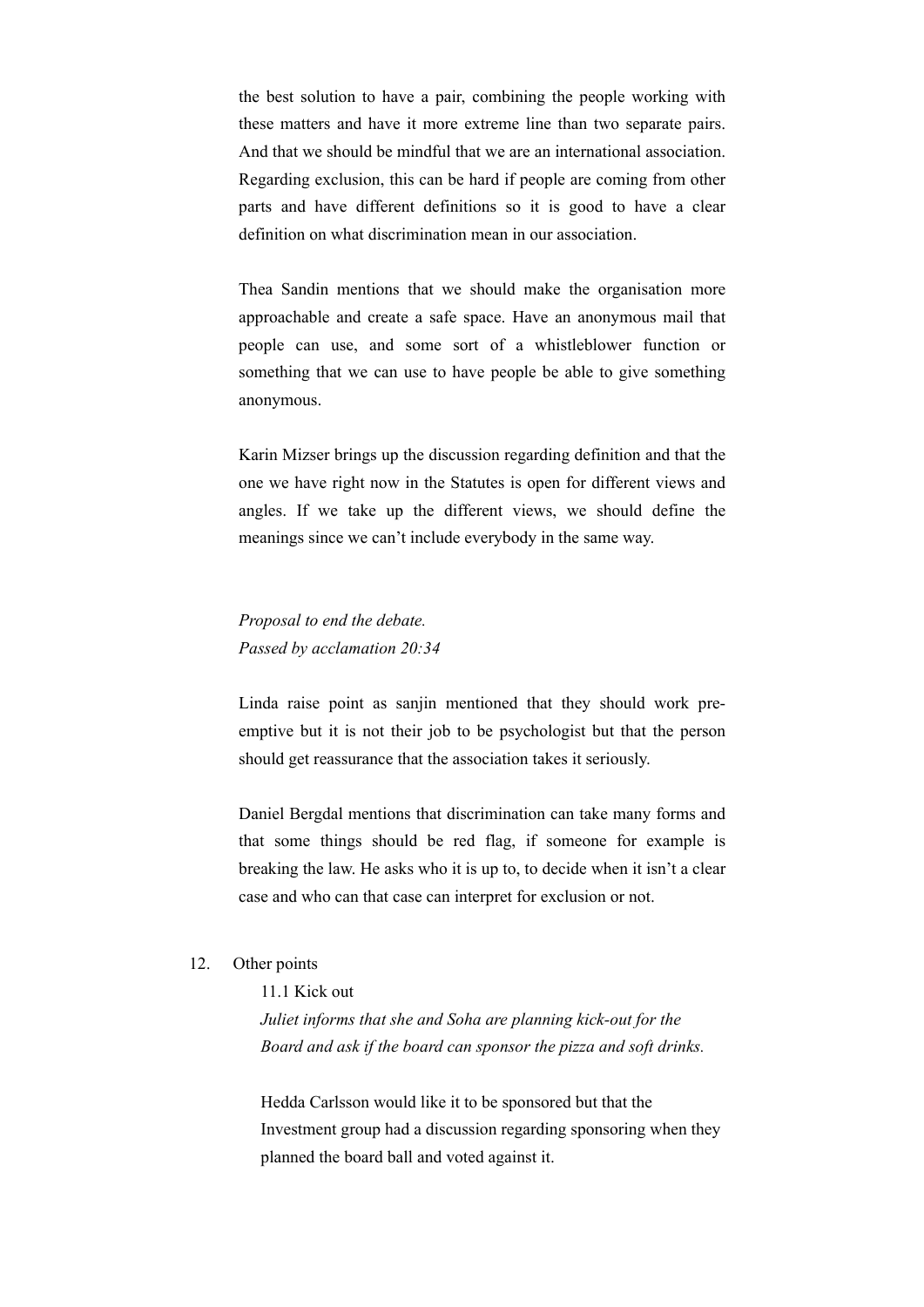Juliet Brickell answers that the ball wasn't sponsored since Micaela and Jacob were invited.

Jonatan Klefbom informs that he discussed it with Juliet. If we sponsor for pizza, then we would take a decision to go over budget for board hangout. The way we can motivate it is that we have a huge surplus and that an investment group is working hard to invest. He adds that he thinks it is reasonable to invest on pizza for kick-out.

Rebecca Edvarddson adds regarding to Juliets answer regarding Micaela and Jacob, that the reason the investment group voted no was that the ball was originally an event for all members and that the nature of the event, since it was for everyone to begin with but then became a board thing made it difficult to argue for investing money on the ball for the board.

Moritz Neubauer also adds, for the protocol that the ball was against protocols and that it was inside which was against recommendation.

*Secretary Soha moves that the association should sponsor an outside kick-out for the board by buying soft drinks and pizza.* 

*Proposal to accept the Soha's move. Passed by acclamation 20:46.* 

14. Meeting adjourned

*Chair Jesper Olsson declares the meeting adjourned at 20:47*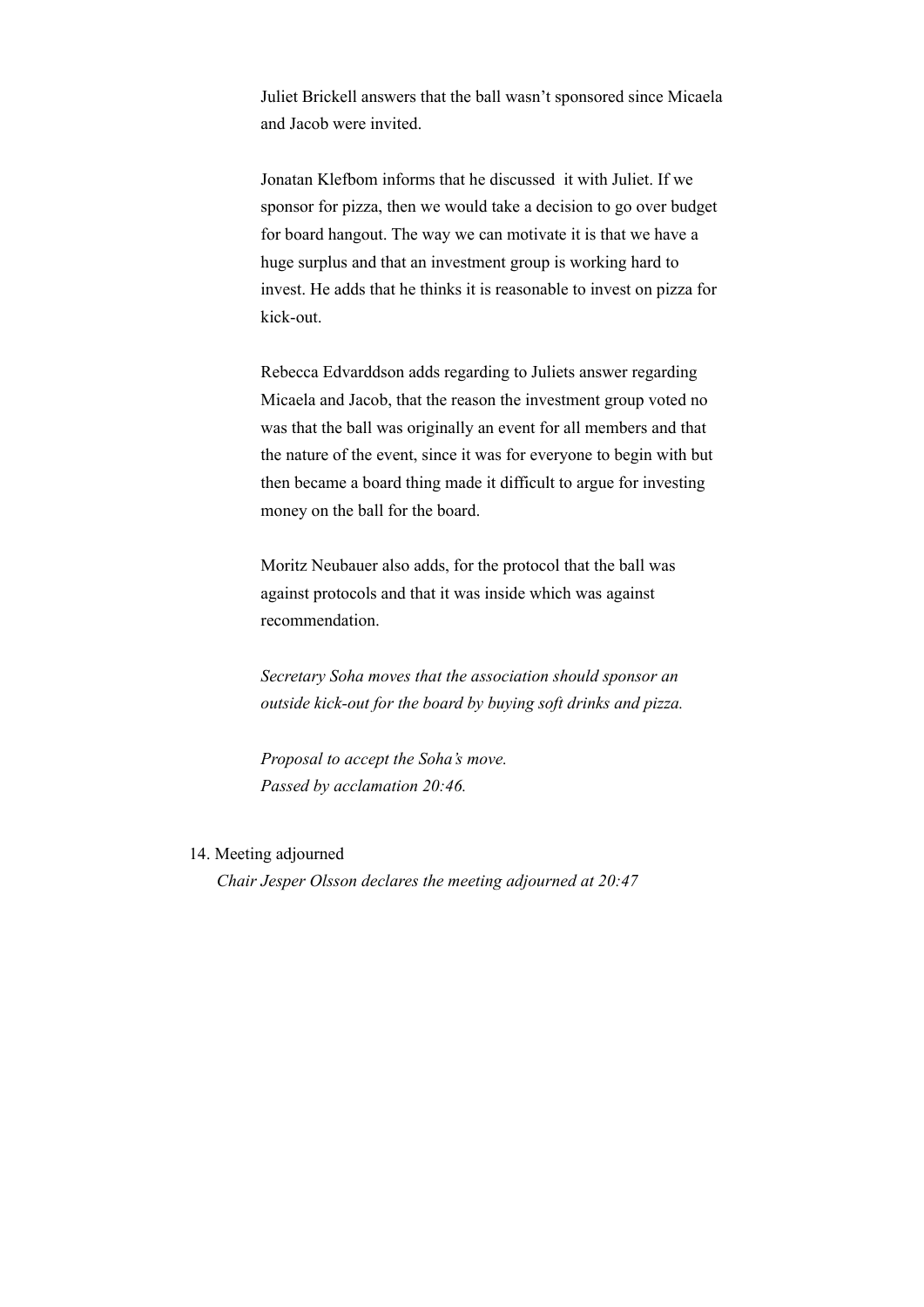$\ell$ ufaell

Soha Kadhim, Secretary Jesper Olsson, President

Juliet Brickell SpakelGrähy

Juliet Brickell, Attester Isabel Gråby, Attester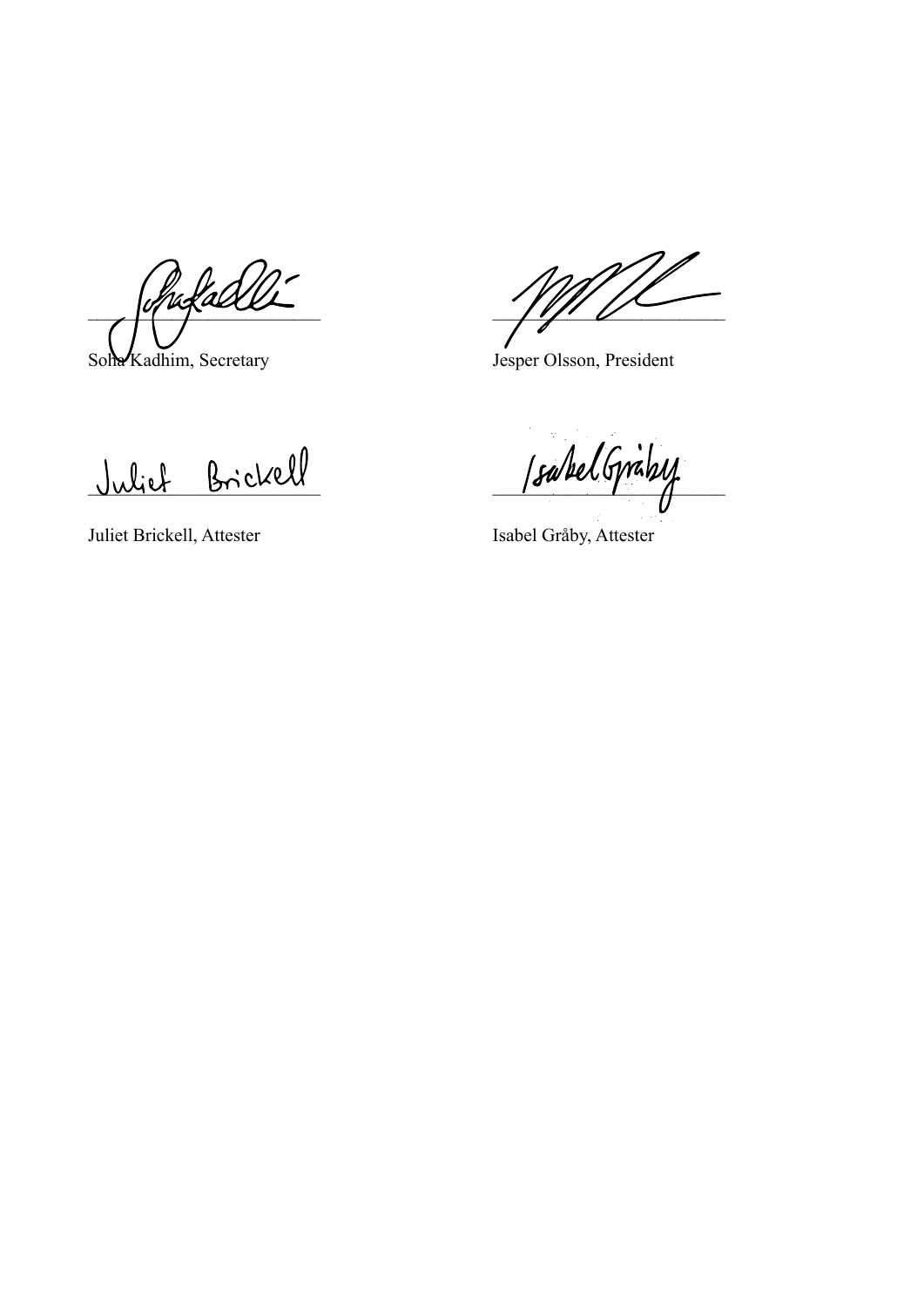## Attachment 1



UPF Handover Board Meeting Agenda 28<sup>th</sup> May 2020 Online. 17.00-21.00

- 1. Opening of the meeting
- 2. Election of Chair of the meeting
- 3. Election of Secretary of the meeting
- 4. Election of Attesters and Vote counters
- 5. Approval of the agenda
- 6. Update from Investment Group
- 7. Presidium Reporting
	- 1. Presidents
	- 2. Secretary
	- 3. Treasurer
	- 4. UFS representative
	- 5. Head of IT
- 8. Committee Reporting
	- 1. Activity
	- 2. Career
	- 3. Lecture
	- 4. Magazine
	- 5. PR
	- 6. Radio